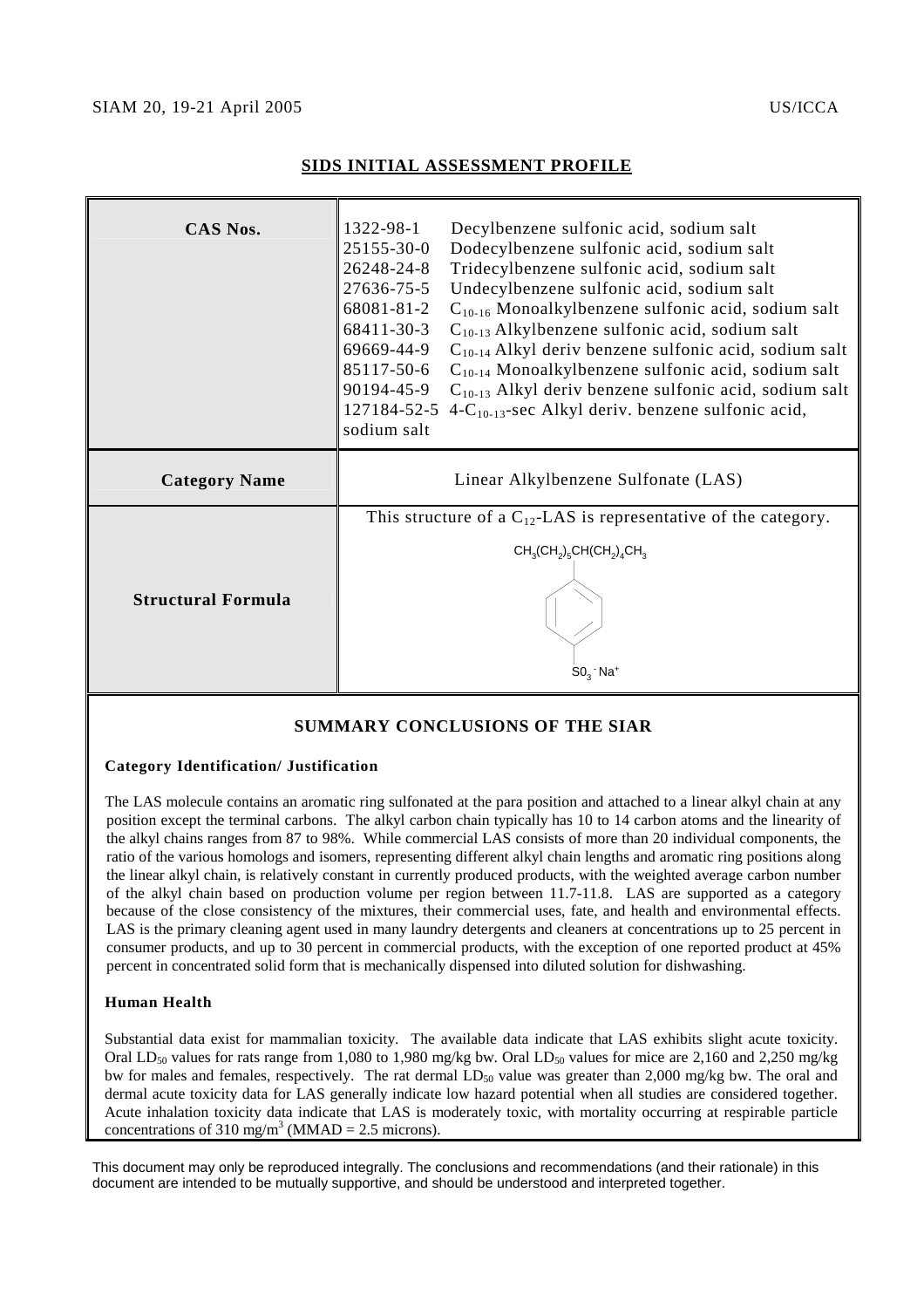In a series of studies on rabbits, LAS was not irritating to the skin or eyes at low concentrations  $(0.5-2.5\%)$ , moderately irritating at 5%, and more severely irritating at higher (about 50%) concentrations. In studies that included rinsing, eye irritation effects diminished with rinsing after 30 seconds of exposure and were slight with rinsing after 4 seconds of exposure. In a low volume eye test (LVET) using a 35% LAS solution, rabbits experienced moderate irritation that was completely reversible by day 35. (Note that the maximum concentration of LAS is 25 percent in consumer products and normally less than 30 percent in commercial products.) Accidental eye exposure in 231 manufacturing employee incidents and 284 consumer incidents established that eye irritation effects of exposure during manufacturing and use of products containing LAS and other surfactants are moderate, transient and reversible.

In 15 repeated dose studies with rats, mice, and monkeys exposed to LAS via oral and dermal routes, LOAELs ranged from 115 to 750 mg/kg bw/day. The corresponding NOAELs ranged from 40 to 250 mg/kg bw/day. Effects commonly observed included suppressed body weight gain, diarrhea, increases in relative liver weight, differences in enzymatic and serum-biochemical parameters, and mild degeneration and desquamation of the tubular epithelium in the kidneys.

In four well designed *in vitro* bacterial (*Salmonella*) mutagenicity studies, LAS shows no evidence of mutagenicity either with or without S9 metabolic activation. LAS showed no evidence of causing increased cell transformation in an *in vitro* cell transformation assay. In *in vivo* studies, no significant differences in chromosome aberrations were seen when mice were given either oral doses up to 800 mg/kg bw/day or dietary doses up to 1170 mg/kg bw/day. In a mouse micronucleus study, LAS did not induce a clastogenic effect. Rats given dietary doses up to 450 mg/kg bw/day also showed no significant differences in chromosome aberrations. Collectively, these data support that LAS is not genotoxic.

The highest dose tested in four carcinogenicity studies with rats was 300 mg/kg bw/day. In the most documented study, rats were administered up to 250 mg LAS/kg body weight/day in the diet for two years. Results of this study indicate no gross or histopathological evidence of a carcinogenic effect. No evidence of tumorigenesis was observed in any of the carcinogenicity studies. While the quality and focus of the studies precludes a definitive assessment, the results of the genetic toxicology and rodent bioassay studies collectively provide strong weight-of-evidence support that LAS is not genotoxic and is not a rodent carcinogen.

Similarly, no evidence of reproductive or fertility effects was observed in any of the three available reproductive toxicity studies in which rats were given dietary doses over three to four generations. NOAELs from these reproductive studies ranged from 70 to 350 mg/kg bw/day, which were the highest doses tested. In 17 developmental toxicity studies, effects such as embryo death or deformities, and litter loss were most often observed only at maternally toxic doses and were associated with the irritation effects of LAS on skin or the gastrointestinal tract. No decreases in litter size, no changes in litter parameters, no malformations or significant differences in skeletal defects were observed at oral doses up to 780 mg/kg bw/day in rats and at dermal doses of 500 mg/kg bw/day in mice and 90 mg/kg bw/day in rabbits.

All of the studies included in the dossier are considered reliable, but all with limitations. The results are consistent with each other and these data are used in a weight-of-evidence approach. Based on these considerations, the highest NOAEL value below the lowest LOAEL from all of the mammalian toxicity studies is the most appropriate. Therefore, the NOAEL is 85 mg/kg bw/day. This value comes from a rat drinking water, 9-month repeated dose toxicity study. The lowest LOAEL (115 mg/kg/day) was associated with increased weight of the cecum and slight degeneration of the renal tubules.

#### **Environment**

Pure LAS is a solid at ambient temperatures with a melting point of 198.5°C. The boiling point for LAS could not be determined experimentally due to decomposition beginning at 444°C. LAS has a low vapor pressure (calculated as 3-5 x 10<sup>-13</sup> Pa). LAS is water soluble, with a critical micelle concentration (CMC) value of 0.1 g/L and forms a clear solution in water at concentrations up to 250 g/L. Although it is impossible to accurately measure an octanol-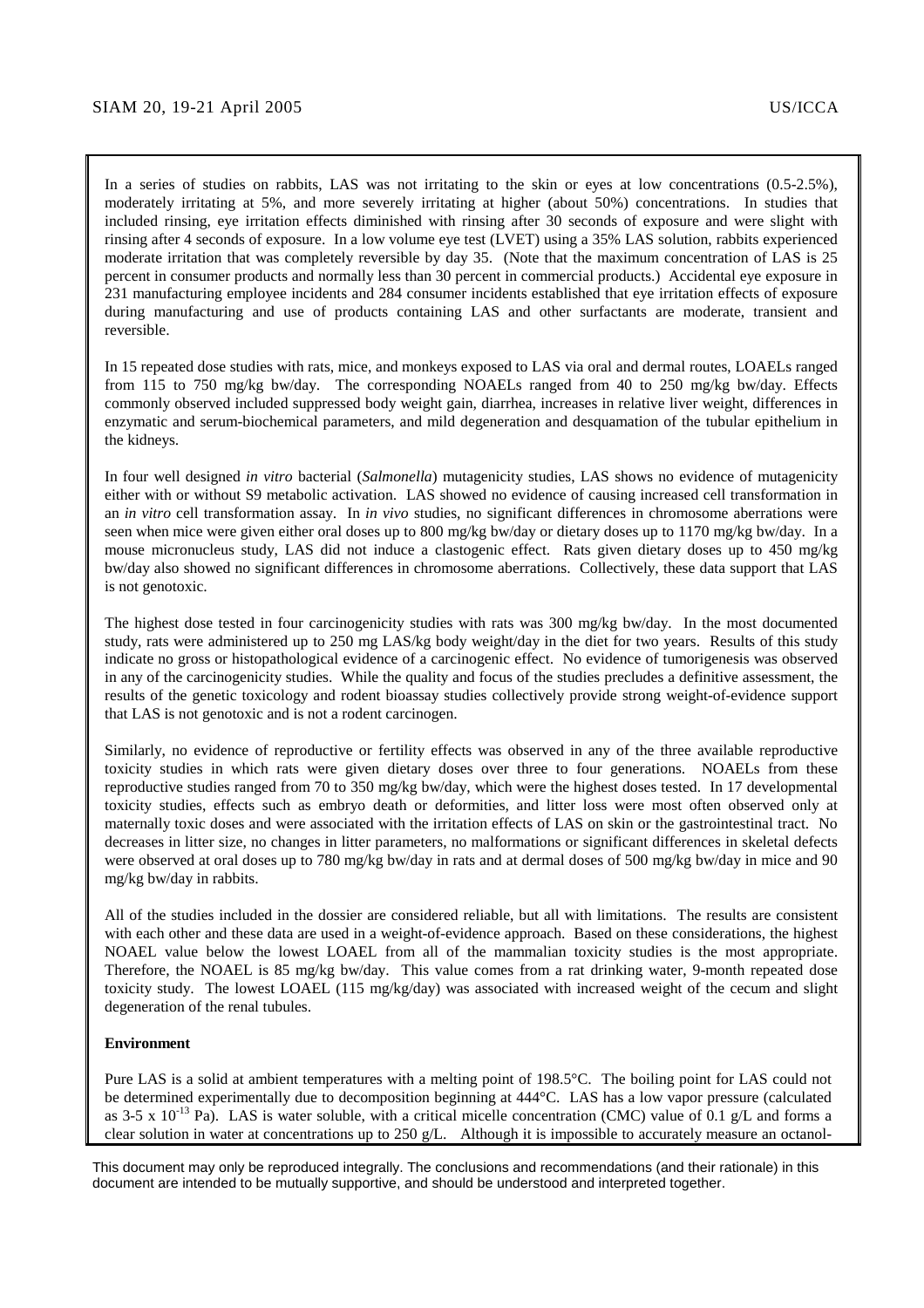water partition coefficient for surface-active agents like LAS, an octanol-water partition coefficient of log 3.32 has been calculated for  $C_{11.6}$  LAS.  $K_d$  values for LAS in activated sludge and sediment increased with increasing alkyl chain length of LAS homologues with  $K_d$  values for C<sub>12</sub> LAS of 3210 L/kg in activated sludge and 330 L/kg in river sediment. In activated sludge, sorption and desorption equilibria for LAS were achieved very rapidly, and comparison of the extent of sorption and biodegradation shows that the absorbed fraction as well as the soluble fraction of LAS is available for biodegradation. Based on Fugacity III modeling results using the most relevant input parameters, more than 99 percent of the residual (non-biodegraded) fraction of LAS distributes to the soil. LAS does not undergo significant degradation by abiotic mechanisms under environmentally relevant conditions as photolyzable and hydrolyzable groups are absent from the chemical structure.

An extensive database of studies demonstrates rapid and complete (ultimate) biodegradation of LAS in many of the available aerobic biodegradation tests, including soil and the aqueous environment. In several tests, LAS has been shown to be readily biodegradable, and has passed the 10-day biodegradation window in mineralization tests for most ready tests.LAS is removed in biological wastewater treatment at percentages ranging from 77-82% for trickling filters up to 99%+ for activated sludge. The biodegradation kinetics of the longer alkyl chain lengths are generally faster, and their sorption coefficients larger. The primary degradation intermediates are sulfophenyl carboxylates (SPCs), which further degrade to  $CO_2$ ,  $SO_4^2$ , and water. LAS does not generally degrade under anaerobic conditions. The measured bioconcentration factors of pure homologues and isomers decrease with decreasing average alkyl chain lengths (from almost 1000 for 2-phenyl-C<sub>13</sub> LAS to 2 for 6-phenyl-C<sub>10</sub> LAS), all with rapid clearance. The calculated BCF for currently produced  $C_{11.6}$  LAS is 87 and was 22 for filtered Mississippi River water (average alkyl chain length of surface water fingerprint =  $C_{10.8}$ ).

Ecotoxicity data are extensively available for LAS, with several comprehensive reviews having been completed. The lowest reliable acute  $LC_{50}/EC_{50}/EC_{50}$  values based on a review of the aquatic toxicity data on commercially representative LAS ( $C_{11.6}$ - $C_{11.8}$ ) were 1.67, 1.62 and 29.0 mg/L for fish, *Daphnia magna*, and algae, respectively. Acute toxicity is greater for individual LAS homologues with longer alkyl chain lengths. LAS biodegradation intermediates are significantly less toxic than the parent LAS with  $L/EC_{50}$  values >1000 mg/L for fish and *D. magna*. Chronic freshwater toxicity studies following guideline exposures (28-30 days for fish, 21 days for invertebrates and 3-4 days for algae provided the following NOEC values: fish NOEC = 1 mg/L (two studies, two species); Daphnia, NOEC = 1.18-3.25 mg/L (six values, two studies, one with 5 diets); algae, NOEC = 0.4-18 mg/L (four studies, two species). In addition all of the available, reliable chronic single species aquatic toxicity data on LAS have been evaluated, including three freshwater species in which multiple studies were reported and nine freshwater species for which single studies were reported. Single NOEC values and geometric mean NOEC values (calculated for species with multiple results) were normalized to  $C_{11.6}$  LAS. These NOEC values range from 0.25 to 6.1 mg/L for freshwater species, including fish, invertebrates, algae and higher plants. Geometric mean NOEC values for marine species ranged from 0.025 to 5.0 mg/L. Based on the model ecosystem studies, a NOEC of 0.27 mg/L (0.37 if normalized to  $C_{11.6}$  LAS) was determined for the freshwater ecosystem. This value is based on model stream ecosystem studies of over 250 species, and is consistent with the single species chronic freshwater data.

NOEC values for sediment exposures were greater than or equal to 81 mg/kg dry matter based on studies in four species, including GLP studies in *L. variegates* (survival, reproduction and growth over 28 days) and *C. elegans* (egg production, 3 days). Field studies indicate no adverse effects of LAS in sludge-amended soil from LAS levels of 15 mg/kg dry matter in the soil (9 microbial functions/processes and abundance/diversity of microarthropods and earthworms, short-term and 4 years) or 31,300 mg/kg dry matter in sludge (function of microbial community, shortterm and 1 year).

In laboratory studies in which young trees are exposed to artificial sea spray, LAS concentrations of 10 mg/L lead to increased foliar penetration of NaCl, a hypothesized mechanism of defoliation.

A health and environmental risk assessment is available (heraproject.com).

#### **Exposure**

Current LAS production is approximately 390,000 metric tons in the North America, 400,000 metric tonnes in